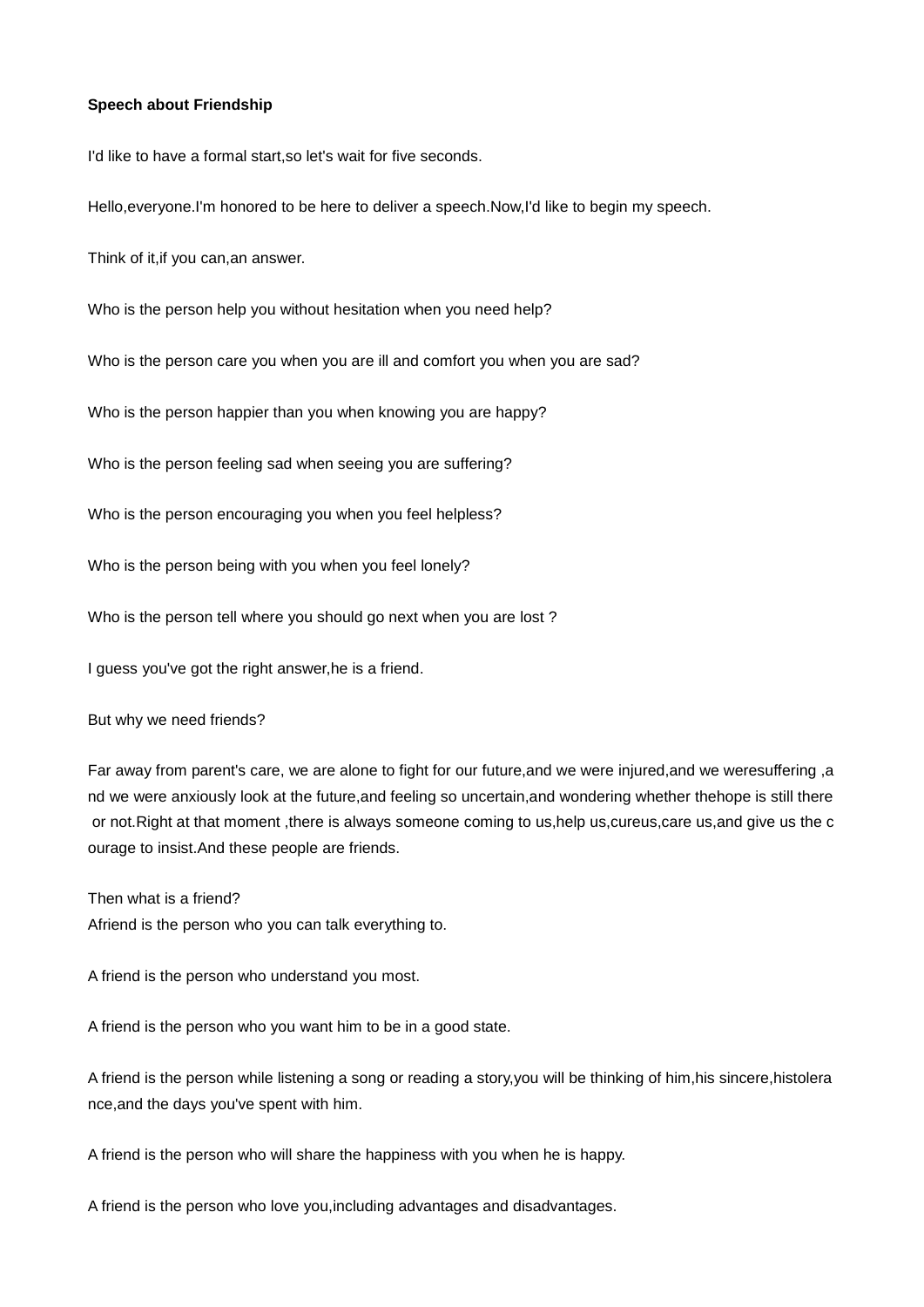A friend is the person who said to you :"cry on my shoulders" when you cried.

A friend is the person who being with you through thick and thin,having no logic reasons ,just becauseyou ar e his friend.

A friend is the person even though the whole world deserted you,he will still support you and said toyou:"don' t worry,I am here for you."

## Then what is friendship?

Friendship is something that you don't have to do something special,when your friend is sad, just be withhim, he won't require anything from you,and your being with him can be everything to him.

Friendship is something that when you miss him,you won't feel any sadness ,instead you will feel warmin you r heart ,you will be touched by everything he has done for you.

Friendship is something that we can not buy.

Friendship is only one small part of your life,but can change your whole life.

What can we gain through friendship?

With friendship, you will feel the world is so bright, so beautiful!

With friendship,you will be happy and everyday will be sunny for you.Just like this picture.

With friendship, you will start cherishing your life, loving your life, and at the same time you will hope nomatter where he is , he will be fine and when you are not there by his side, he will take good care of himself.

With friendship ,even a tiny thing will remind you of everything,all is about him.

With friendship,your world is different.

Then why should we cherish friendship?

We should be aware of the fact that we only know that when we've already lost the friendship,but at thattime, we can't bring our friendship into life,so if we don't know how to rescue the friendship,please startcherishing i t.Even when there is a person who care us so well,and we still won't feel grateful for whatthey've done for us, we always take it for granted that they should take care of us,but why ?What thingsworth him to take care of you?Your wealth?Your health?Your youth?No!None of this,they just want tocare you,without hoping to get an ything to pay back. Besides,we are taking care of and this is totallyfree,we have feelings to share with our frie ndship,including happiness and sorrow.But we are still sogreedy,if they are always helping us ,once they don'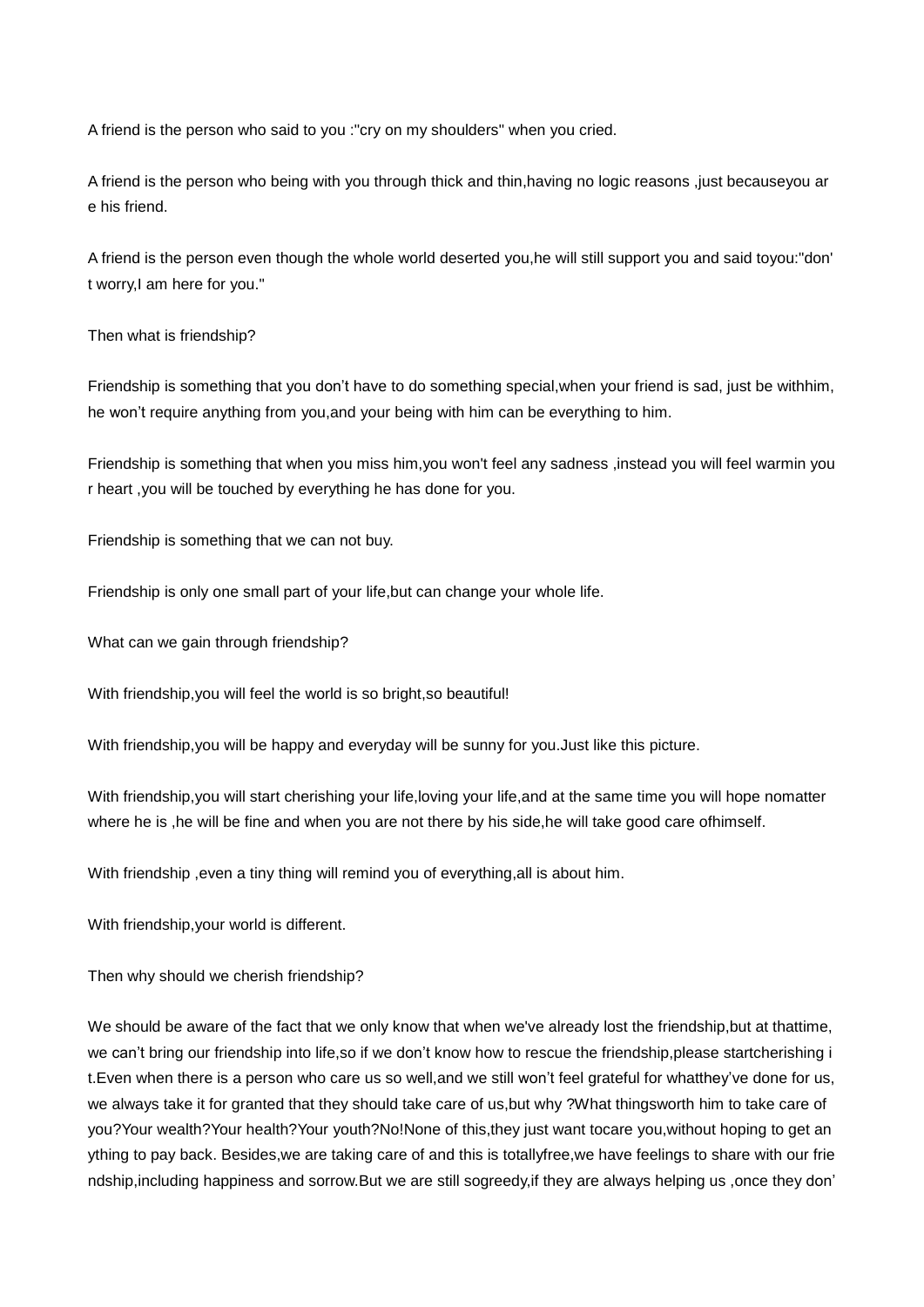t help us,we will be thinking why they don't help usthis time instead of feeling grateful for what they've alread y done for us.

So,I am here to call for all of you cherishing what you own now, especially friendship. And the reason whyI ch oose this topic is that I think we are always overlooking precious things we already have,and I'd likeyou to ch erish the friend beside you.

## Then I'd like to share a story with you. A true story.On the October,13th,2011.It's

a Thursday,and it'stime for many of us to have a test for racing 1000 meters.And after running these 1000 m eters,I felt verydizzy.In the process of returning to the dormitory,I felt so uncomfortable that I have told Jacky f or severaltimes that I was not feeling very well.At first,Jacky said he want to support me with his hand,and I s aid I

don't need help now.But as we keep climbing the stairs,I felt worse and worse,and I began to feel verycold,so I use my schoolbag to cover my stomach, in which way I can feel better. He thought I was tooweak to carry th e schoolbag,so he want to help me to carry it,and I said weakly in a very low voice,"I amvery cold."Seeing I w as so weak,as my face turned pale,as my lips turned white,and he began to supportme with his hand to climb the stairs without a word, however, at this moment, even his normal pace, I feltit's too quick for me, and I can't bear it,and I am much more dizzy than minutes before,and at the sametime I want to vomit.I told him,it's too quick for me,and he began to support me in his hand,step bystep,little by little, walk slowly.After some s mall walks,I would need a rest,or I would fall in faint.And atthat time,maybe just a bigger step can be deadly t o me.At the corner of the fourth floor,I felt I will dieprobably,not very soon,maybe just several minutes later.Th is time,I am so close to death that I canactually feel its fiery breath engulfing me. That is to say,

I did feel I was going to die.Known that I

can'tclimb the stairs anymore,he decide to go to the dormitory to fetch a bench for me to rest here.During the time when he fetch the bench,there are several minutes, and after rest for these several minutes, I felt Iwas be tter.Dizzy as I was,I was not so uncomfortable than before.So,I

said"I felt better,I can go backmyself,you can leave me here."What he said make me feel so warm,he said,I a m worrying about you,I

won't feel assuring,what if you fall in faint after leave you here,no, let me send you to the dormitory.AfterI hav e gotten into the dormitory,he told me,if there is something wrong,I should call him,and he will beback in a mi nute.And there is a time when he come to see whether I am already recover or not,I saidyes,I've been recov ered and when I stood up,I feel dizzy again,and I continue to rest in bed,and afterrest for nearly 30 minutes,I was totally recovered.Do you know what I was thinking about at that time?Iwas thinking,without Jacky,without Jacky is there for me,I

don't know what the result would be,maybe Iwould be sent to ambulance for rescuing,maybe I would die ,and the autopsy report will show I had beendied of shock休克.Though I

don't want to suppose like this ,but if ,if this if happens ,I would die!I wouldbe nowhere to be seen!And I woul d say goodbye to this world!

Today,my best friend saved my life.

I think I can do everything for him now,because,Jacky,he even saved my life,what reasons do I have torefuse to help him?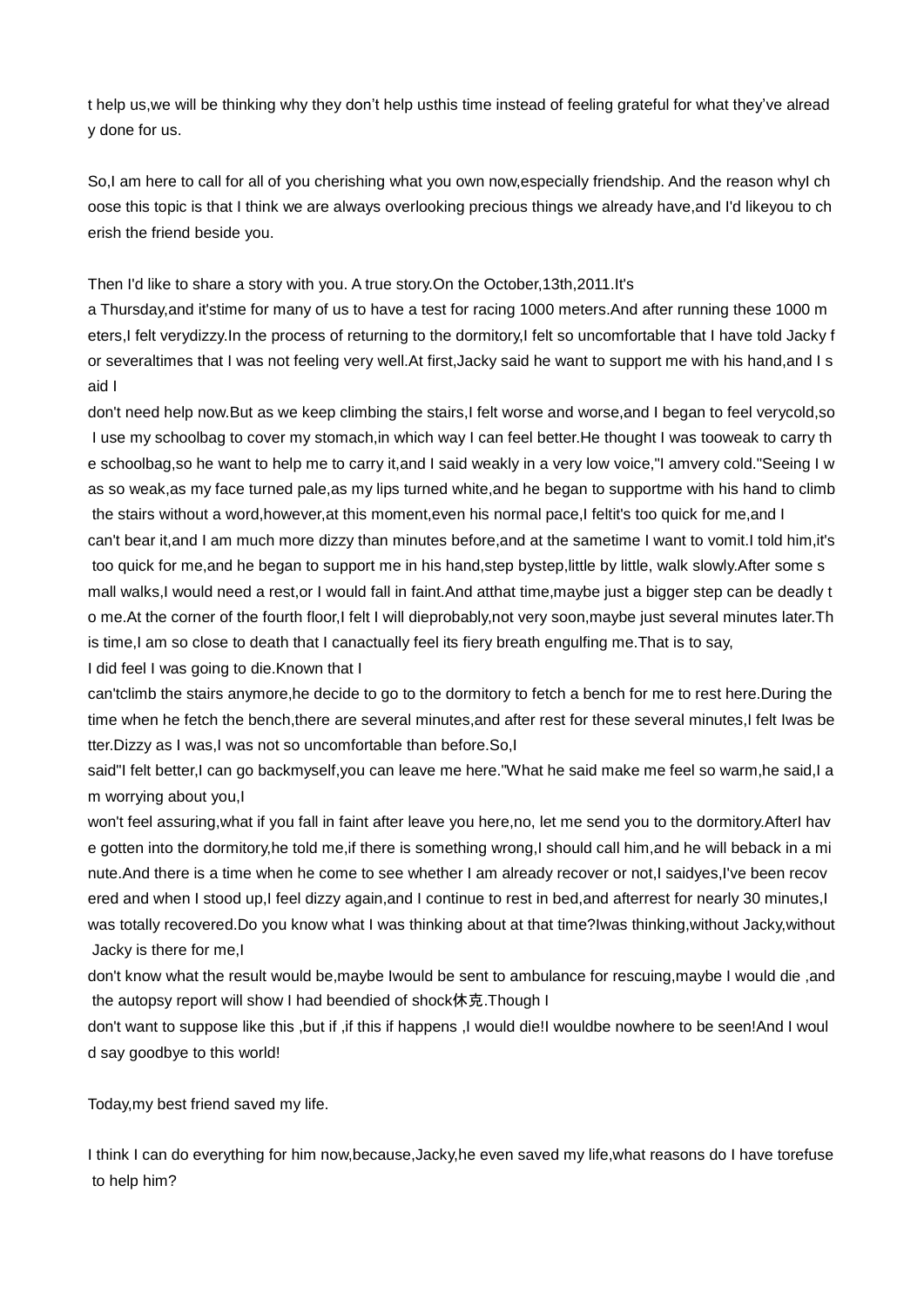Jt told us to send a letter to a best friend,and it's known to us all that my best friend is Jacky,and this is apart of the letter."I am so desperate to cherish the friendship between us, though I

can't figure out why Ishould make friends with you,and this is the first time that I have friendship like this,and I think thisfeeling is beyond words,so I just can't figure out.Ever before,I was always thinking, that the friend I hadbefore must be the only one best friend forever,so you can never ever be my best friend,forever,when Ifir st make friends with you,I told myself this,but,assess it now,I found things has changed a lot,though heis still the one who can't replace in my heart, because two of you are not the same type, but, I graduallyforgot the one who I thought would be my forever best friend , you have replaced him, even before I wasrealized, it did happ en.

Not until today did I realize that I was cheating myself and I have been cheating myself for so long……

Maybe,it's true,that something we own now is the most precious one that we should cherish.I think it'svery ha rd for me to keep in touch with the former best friend,since we are not together,the most frequentthing that I c onsider is that I should not bother him."

……

This is another part of the letter."And after I had a quarrel with my roommate and you,the difference ofreactio ns tell me,you are so good to me,and at that time,I told myself,Luffy,you should cherish him……or,even you c an't forgive yourself."

The following part is what I want to say to Jacky. Jacky,I will never forget the days we are together to fight for future.

Jacky,known that the future is so uncertain,I won't feel lonely ,and I won't give in,because I know,Jacky,you are always there to accompany me ,no matter what the result will be.

Jacky,thank you for all that you've done for me.

Thank you for your time.

Thank you for your joking.

Thank you for your missing.

Thank you for your caring.

Thank your for all your words said to me.

Thank you for having meals with me.

Thank you for teaching me basketball.